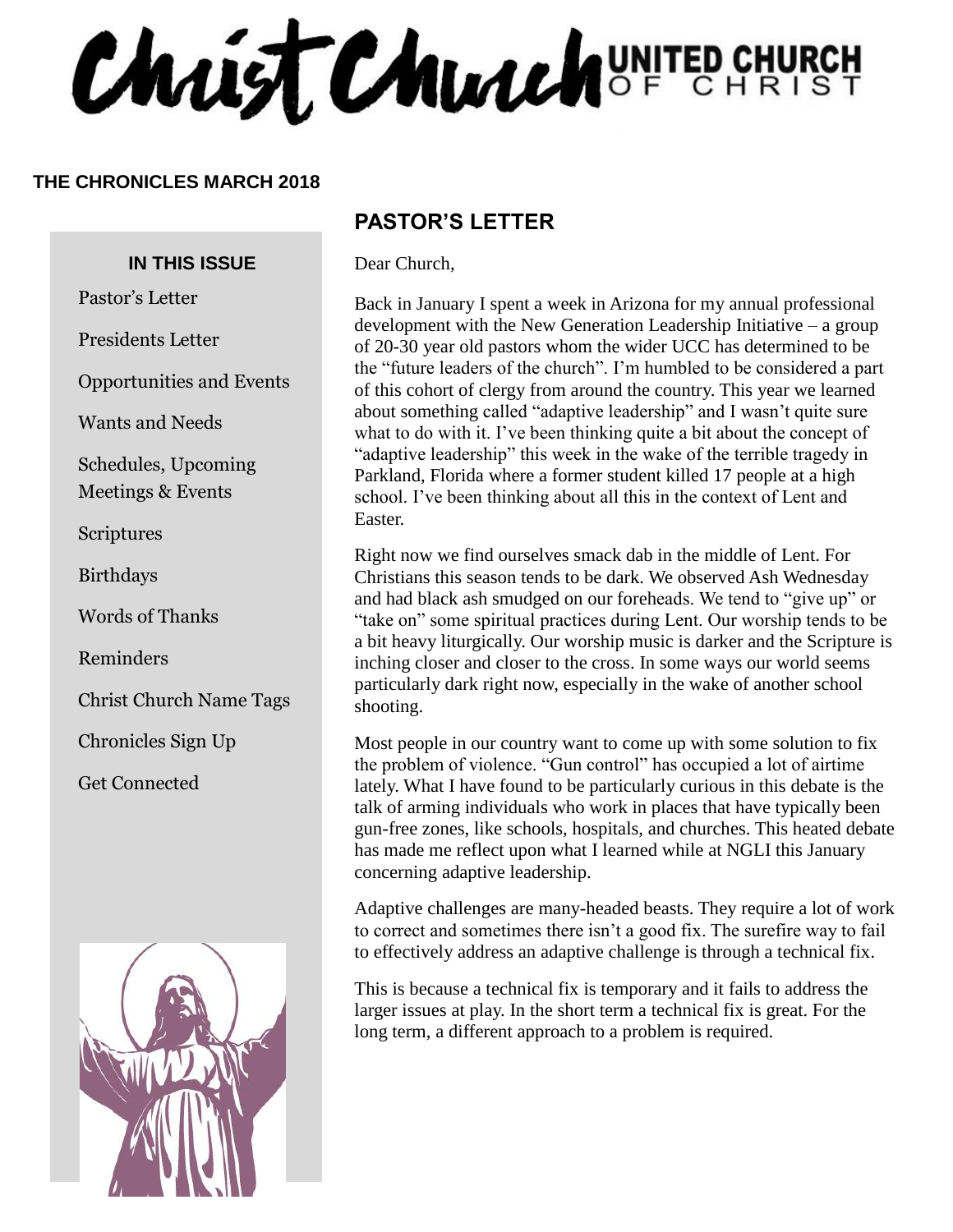When I think about the tragedy in Florida it seems like a lot of technical solutions have been offered up by folks on both sides of the aisles, but not so much in the way of adaptive changes (addressing larger societal, cultural, and systemic challenges). You might be wondering why I am sharing this. I don't want to talk about gun control or something like that, but I do think we as a church have adaptive challenges we will need to face together.

What might some of those adaptive challenges be at Christ Church? We might consider declining membership and downward trends with giving to be an adaptive challenge. Why aren't people coming to church as much as they used to? Why isn't church as central a place in people's lives in 2018? Are things different than they used to be or has our culture changed? A technical fix might be to aggressively ask folks to come back to church and give more, but an adaptive change might be to rethink what church could be. Might church be outside 915 East Oklahoma Avenue from 9:30am-10:30am on a Sunday morning? If giving is down or the budget isn't met – the technical fix might be to ask folks to give more money (pass the plate twice!). Perhaps an adaptive approach to this challenge might be for us to be more transparent about our needs and wants as a church so folks have an opportunity to give, creating a different culture of giving. Might another adaptive challenge be that our membership is "graying" and folks are getting burned out? How might we encourage younger visitors and members to get involved and head up committees and teams? We might also ask how God fits into all this. It has been a while since our church has clearly and articulately defined its mission. Do we have a clear mission? What might that be?

The bottom line is that technical fixes are temporary fixes. They don't get at the root cause of why a challenge or problem arises. Whether it is violence or budget shortages, a technical fix may solve things – but only for a while. Getting at the greater cultural, societal, and systemic issues that give rise to challenges is the true challenge. As we face into 2018 it is my prayer that we never ever face something like those students and their families did in Florida in February. It is my prayer, as well, that we, as responsible, Christ-hearted-and-minded people of faith, can contribute fruitfully to our national conversation about beating swords into ploughshares and protecting the vulnerable. I also hope that when a challenge arises within our church, no matter what it is, that we can be thoughtful and prayerful in facing these challenges together. Easter is right around the corner. May the life Easter brings be a light that shines in the darkness that the world finds itself in right now.

With respect,

Pastor Dan Stark

#### **PRESIDENT'S LETTER** The Circle of Life? Not So Fast!!!!

**The Circle of Life** It's a phrase that was brought to the fore front of popular culture by the story and the Disney movie The Lion King. The movie begins with sequences where Simba is taught many valuable life lessons by his father. The father dies a tragic death. His death leaves behind a void comprised of unmet needs for companionship, protection, nurturing and sustenance. Through the hard ships and trials of life, (many of which Simba brings on himself), he gains an appreciation for the life lessons taught by his father. As a result, the kingdom is better off, the lives of those who depended upon him are much improved and the kingdom is saved. It has such a classical flow to it. The elder person teaches the younger person. Then the elder exits the picture and the new "leader", who has been so well prepared for the present realities of life, goes on to shape the new world order that somehow looks like an idealized picture of the past.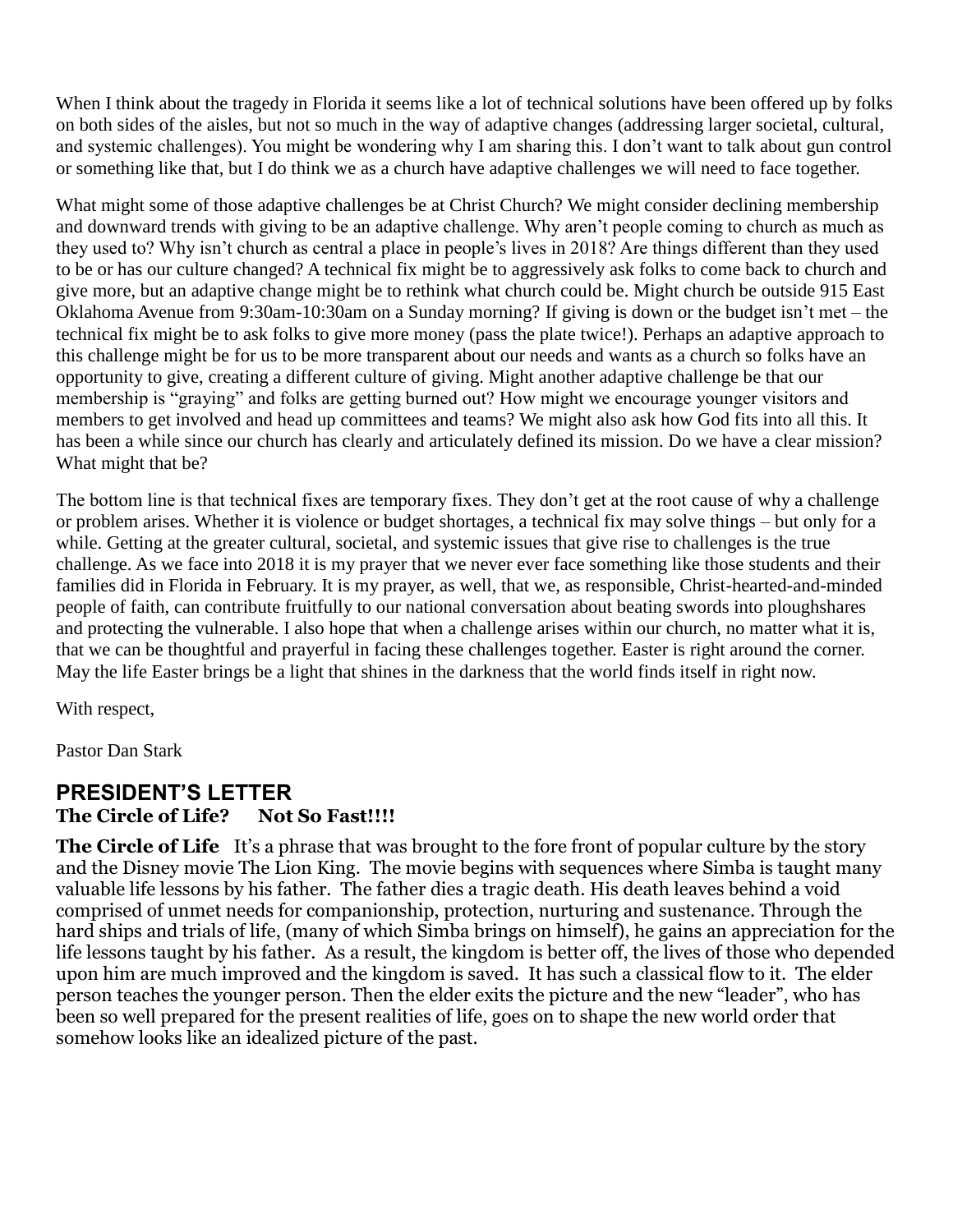It made a great movie, a block buster show on Broadway, with a feel good ending, but is that how things really are? I would propose that the answer is **NOT**. First, even though we have adult children and perhaps even adult grandchildren, I for one, am not dead nor quite ready to exit the picture yet. Second, we are living in a world that few of us had predicted, much less able to prepare others for or even navigate ourselves.

Certainly, a survey of today's rapidly shifting cultural landscape can plant the seeds of fear and uncertainty. Fads that come and go within nanoseconds, and trends that are present barely long enough to be perceived much less reacted to, can make any attempt at progress seem inconsequential. Where can we draw long lasting meaning, value and purpose?

A recent study of the Book of Revelation by our Adult Education Group provided a much wider lens through which to view the events of human history. We saw that since the time of the first human beings, God has desired to be known and loved. The principle means of accomplishing this goal is to make his presence known through his children. Teaching his children how to be the living example of His love in the world continues to this day.

No matter our chronological age, we are called to be intentional about both, our learning and developing a faithful life. As God's children we should be receptive to his ways by being passionate in our worship, radical in our hospitality, risk taking in our mission and extravagant in our generosity. We will always be God's children. As such, we need to always be eager and unafraid to learn new, more effective ways of accomplishing God's deepest desire - being known and loved.

One of your partners in His work,

Paul Mayeshiba Church Council – President

#### **OPPORTUNITY: ONLINE GIVING**

Online giving is now a possibility! If you're in the pew and you'd like to give something other than cash or a check, you are encouraged to use your phone to visit



[www.christchurchbayview.org](http://www.christchurchbayview.org/) and tap the [donate](https://www.paypal.com/cgi-bin/webscr?cmd=_s-xclick&hosted_button_id=D7W2VTZZBHZNU) button at the bottom. You can pay with an existing PayPal account or with any credit card. It's easy and it saves your information for the next time you visit! Wondering what one of these weird scanny codes in the bulletin is? Give them a scan with a QR reader app on your phone and it will bring up the donation page! Want more information about online giving? See [Pastor](mailto:dan_stark@att.net) Dan or contact the church office at 414-481-3530.

#### **OPPORTUNITY: A WEEKLY NEWSLETTER IS HERE**

Have you ever showed up to church on Sunday and forgot about something happening that weekend? Maybe it was a special offering, donation, or event. Have you ever forgot that you signed up for something? We've all been there. Beginning in late September a weekly e-newsletter went out on Fridays via email to remind you about what's going on at church. You can also see who's signed up to read, greet, usher, or if there's a need for volunteers. If you're interested in receiving the *Christ Church Weekly*, contact the [Church Administrator](mailto:christ-church@att.net) [\(christ-church@att.net\)](mailto:christ-church@att.net) to be added to the list (414-481-3530). Sign up sheets are also available at the information areas at the church entrances, then just drop it in the collection plate. It's that simple.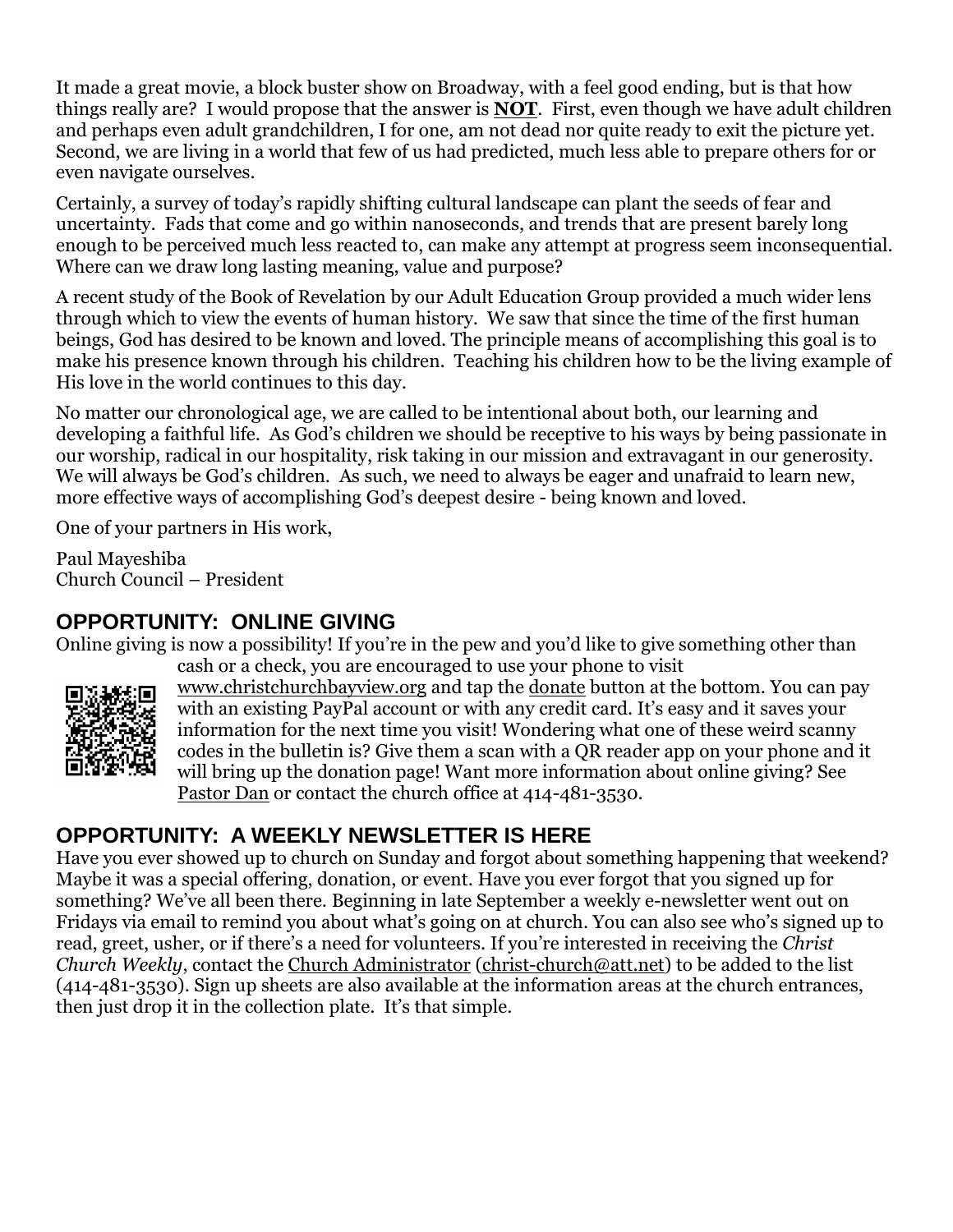#### **OPPORTUNITY: DELIVERY OF CHRIST CHURCH SHARE AND CARE (SHUT IN'S) MEMBER EASTER BASKETS**

\*Need \$150.00 by March 11th – **Received to date \$156.00. Thank You!!!!!!!!** \*Help delivering baskets the weeks of March 18th & 26th-Contact the church office to sign up. *Sponsored by the Social Concerns Committee: Debbie Behling (Chair), Debbie Hansen, Mary Ann Mowery, Sandy Miksic, & Sara Rogers (Council liason)*

#### **OPPORTUNITY: OMG-OGHS! MARCH 11, 2018**

**One Great Hour of Sharing (OGHS) on Sunday, March 11th, is the Lenten Offering of the United Church of Christ that supports disaster, refugee, and development activities**. Through this program we provide assistance to families and communities around the world, helping them to become stronger, healthier and better equipped to address hardships and catastrophes. When we give, as Christ Church, United Church of Christ, it means that we can stand strong, in the midst of considerable need whether it is nearby or far away. **WHEN GOD'S LOVE ABIDES IN US, WE ARE MOVED TO RESPOND WITH OUR OWN MATERIAL GOODS TO THE NEEDS OF OTHER MEMBERS OF GOD'S FAMILY.**

**Make a Gift to the OGHS Offering!** Financial donations make a difference in the lives of people through a generous gift to this offering. Donations support a variety of actions all geared toward improving life for people and communities, in the US and internationally. **Be part of a movement to change the world. Think in terms of Extravagant Generosity!**

In addition to Our Church's Wider Mission (Basic Support), the **United Church of Christ has 4 Special Mission Offerings (SMOs).** These offerings exist to allow congregations and individuals to meet people at points of critical need in their lives. Though many options exist for direct support of these needs, the SMOs allow a common witness and make a collective positive impact. **Our church has identified four areas where these critical human needs exist:**

• **One Great Hour of Sharing**—in places lacking health and educational resources and/or where disaster has struck;

• **Neighbors in Need**—within systems of injustice which oppress daily life and opportunity;

- **Strengthen the Church**—in the nurture of youth and congregations just beginning their lives of faith;
- **The Christmas Fund**—in the lives of church leaders without sufficient resources to live with dignity;

**Last year Christ Church OGHS offering totaled \$728**. Certainly, natural disasters, war, and poverty over the **past year have increased the need for an even greater response to truly Living out our Faith. YOUR FINANCIAL SUPPORT, MARCH 11th, WILL BE DEEPLY APPRECIATED BY THOSE IN GREAT NEED.**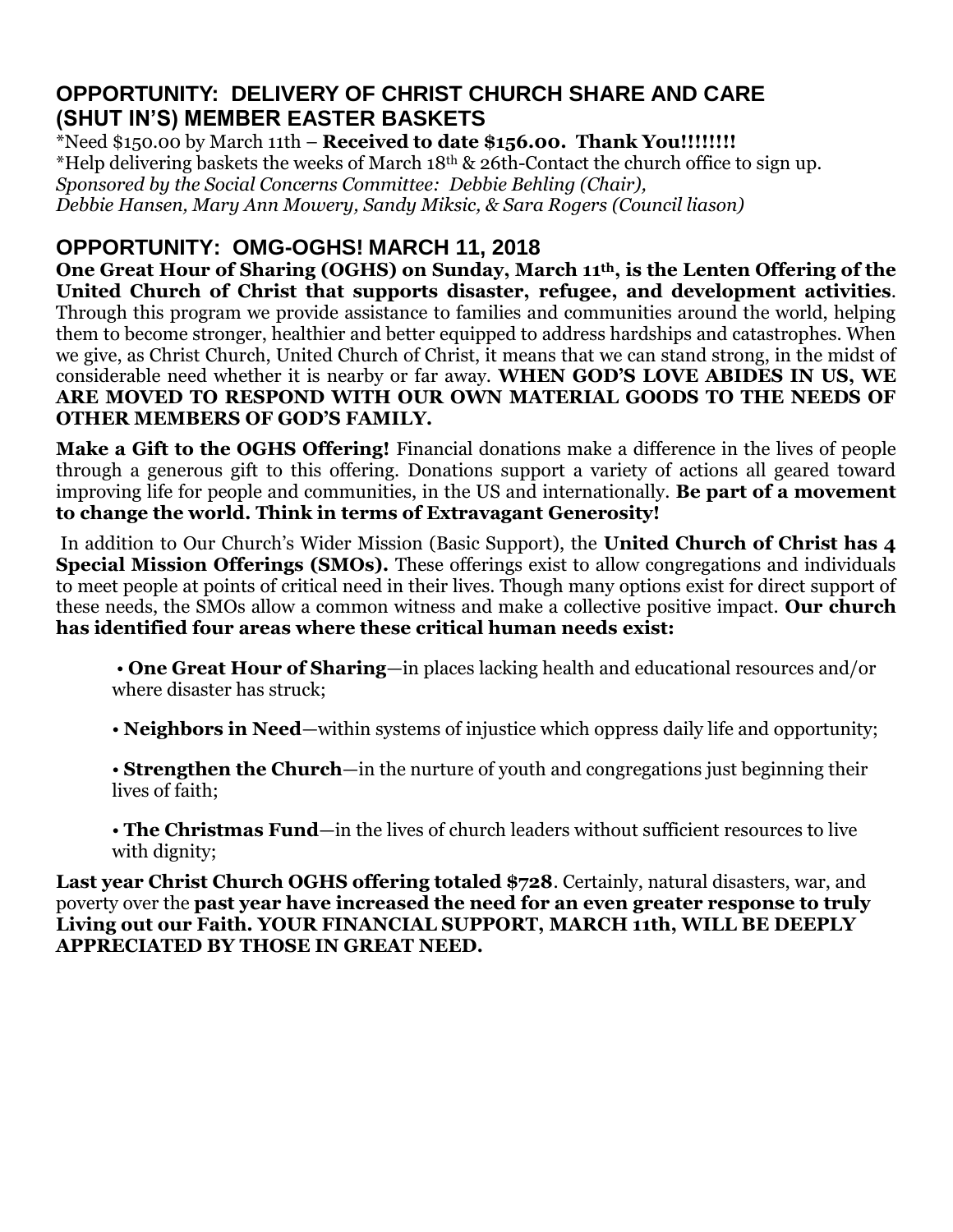## **FFF EVENT: CHURCH MOVIE NIGHT "JESUS CHRIST SUPERSTAR" MARCH 16TH 6:30PM**

#### **Pizza: at 6:30 PM Movie: 7:00 PM**

*Jesus Christ Superstar* is a 1973 American [musical](https://en.wikipedia.org/wiki/Musical_film) [drama film](https://en.wikipedia.org/wiki/Drama_film) based on the [rock opera](https://en.wikipedia.org/wiki/Rock_opera) of the [same name.](https://en.wikipedia.org/wiki/Jesus_Christ_Superstar) The film centers on the conflict between [Judas](https://en.wikipedia.org/wiki/Judas_Iscariot) and [Jesus](https://en.wikipedia.org/wiki/Jesus) during the week before the [crucifixion of Jesus.](https://en.wikipedia.org/wiki/Crucifixion_of_Jesus) **The film will be introduced by our own Rich Tremarello, who as a musician, played in the orchestra for this Broadway play**. His insight will provide an interesting and entertaining backdrop to this film.

There will be an assortment of pizzas served with a mixed greens salad and beverages. A free will offering will be accepted. There will also be snacks for munching during the movie. Signup is encouraged, but not mandatory, to better plan the amount of food needed for this event. Plan to add this event to your 2018 Lenten journey. See you there! Questions: Jim and Randene Wick, Paul and Doris Mayeshiba, Joe Rogge and Madeline Norton.

## **OPPORTUNITY: CROCHETERS (AND KNITTERS TOO!)**

The crochet group is starting a project and would like to invite any and all who crochet (and knit) to join in on the fun. We are making a blanket(s) made up of small squares. The colors and amount would be of your choosing. You can make one or one hundred. It is a great way to use up your scraps and small amounts of yarn. It must be #4 worsted weight yarn. We do have some yarn available if you do not have any of your own. Remember winter is long and cold and this would be something to do to keep you warm. We would like to have the squares finished by the end of April. So why not join in the fun! Please see Ken Klockow or Jill Unglaub for details.

#### **OPPORTUNITY: ALL CHRIST CHURCH BOOK CLUB**

Reminding all members of Christ Church and family and friends to join us for our next meeting of the Christ Church book club. We will be meeting Sunday April 8th after church to discuss "The Hiding Place " by Corrie Ten Boom. This book is a nonfiction autobiography of her life in the Netherlands particularly during the second world war. It details the story of how her strong faith lead her and her family to help friends hide from the Nazis. Books are available either at the library, Half Price Book or also online through Amazon. We hope you join us for fellowship and discussion of this great book.

If you have any questions feel free to contact Carol Borchardt, Carol Dohoney, Debbie Hansen or Mary Ann Mowery

#### **OPPORTUNITY: DI-SOS (Sharing our Suppers) FRIDAYS IN JUNE**

Christ Church will be the "host site" for Divine Interventions SOS program of feeding our local homeless all of the Fridays in June again this year. If you would like to participate by getting a group together and preparing, serving and cleaning up a meal on any Friday in June please contact Debbie Behling in the office at [christ](mailto:christ-church@att.net)[church@att.net](mailto:christ-church@att.net) or 414-481-3530.

\*5:30pm Receive guests

\*6:00pm Serve and dine with guests (Use disposable or kitchen plates, cups, & silver) \*7:00pm Guests **must** depart per DI program guidelines

\*Finish clean-up and secure the building when you leave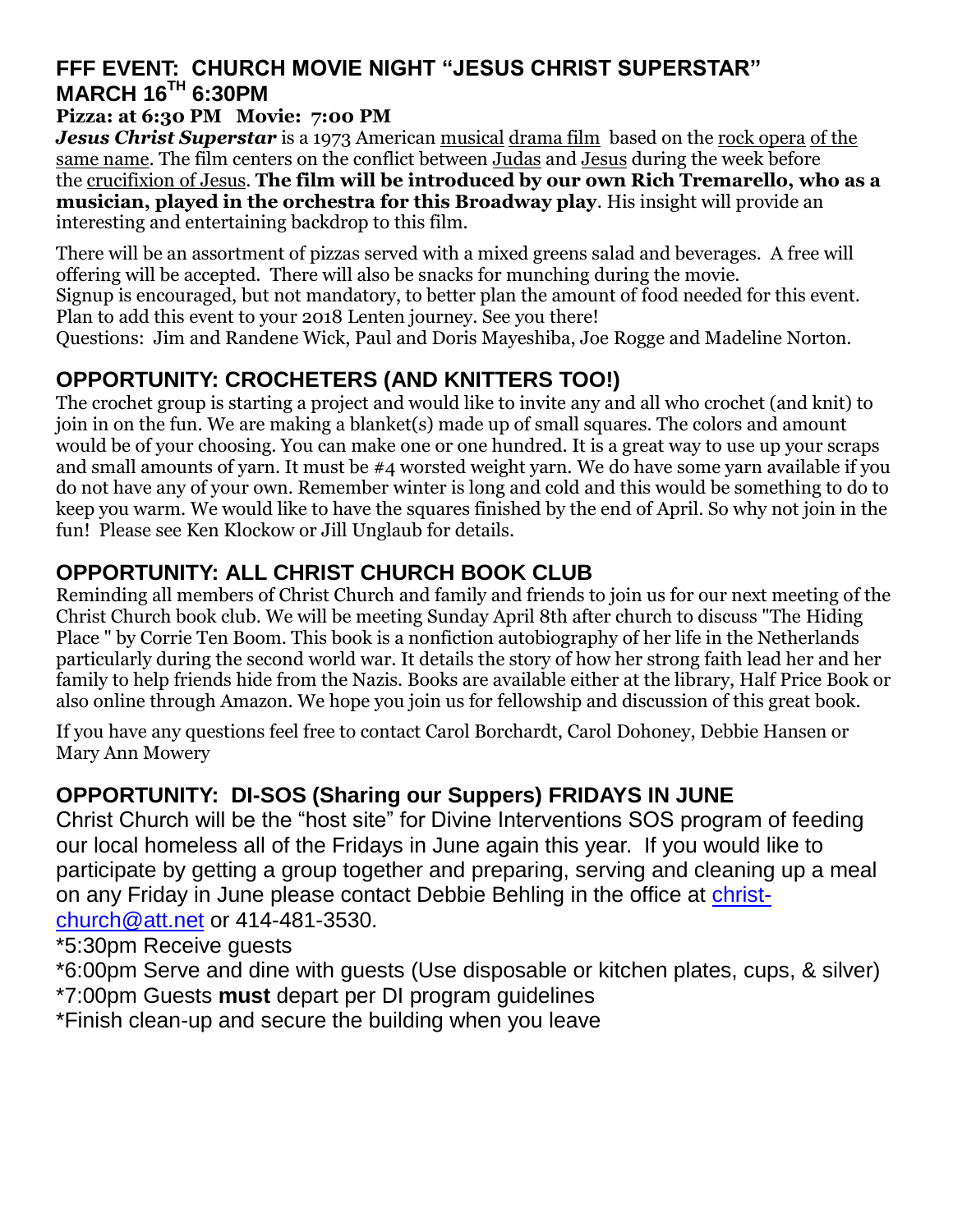#### **OPPORTUNITY: EARN POINTS THAT TURN INTO \$\$\$ FOR CHRIST CHURCH AT GFS (GORDON FOOD SERVICE)**

Christ Church now has an account with GFS. GFS is similar to Restaurant Depot where they sell bulk foods and food related supplies and offer points when you make a purchase. Here's how you can help: \*Shop at any of these these locations: 6919 S  $27<sup>th</sup>$  St., Franklin, 2064 Miller Park Way, Milwaukee, 1025 S. Green Bay Road, Racine

\*When checking out ask that the points from your purchase go to Christ Churches account. (The cashier will look up our account and credit Christ Church with the points)

\*If you're making a purchase for a Christ Church event contact Debbie in the church office for our member card and any cash on the account can be used towards your purchase.

## **NEED: DIVINE INTERVENTION & LARRY UNDER THE BRIDGE**

Most urgent needs are: Paper Towel, Toilet Paper, Kleenex and Laundry pods

## **NEED: BAY VIEW COMMUNITY CENTER COLLECTION SUNDAY MARCH 4TH**

Canned proteins such as: Tuna, Ham, Spam. Canned fruits and vegetables.

#### **SCHEDULE FOR UPCOMING MEETINGS & EVENTS**

- March 1: Weekly announcement submissions by 10am, DI 5:30pm-Savages, Choir 7:00pm
- March 4: BVCC Food Pantry collection, Choir 8:15am, Adult Ed. 8:30am, Worship,
- Confirmation & Sunday School 9:30am, Coffee Hour 10:30am, Confirmation Class 11am March 5: Dartball @ Calvary 7:30pm
- March 7: Staff Meeting 10:30am, Midweek Lenten Service 12:00pm, Praise Team 7:00pm
- March 8: Choir 7pm
- March 10: Crochet Class 10:00am
- March 11: "One Great Hour of Sharing" Offering, Adult Ed. 8:30am, Worship, Confirmation & Sunday School 9:30am, Coffee Hour 10:30am, Confirmation Class 11:00am
- March 12: Make up Dartball @ Christ Church vs. Calvary TBD, Property Meeting 7:00pm
- March 14: Quilters 10am, Midweek Lenten Service 12:00pm, Praise Team 7:00pm
- March 15: Weekly announcement submission by 10am, DI-Warehams 5:30pm, Choir 7:00pm
- March 16: Chronicles Newsletter Deadline 10:00am, FREE!! FFF "Jesus Christ Superstar" Movie Night 6:30 (Supper, Snacks & Movie)
- March 17: Happy St. Patrick's Day!
- March 18: Praise Team 8:15am, Adult Ed. 8:30am, Chapel Communion 9am, Worship, Confirmation & Sunday School 9:30am, Coffee Hour 10:30am, Confirmation Class 11am
- March 19: Dartball @ Christ Church vs. Greendale 7:00pm
- March 20: Council Meeting 6:30pm
- March 21: Chapel Midweek Lenten Service 12:00pm
- March 22:Weekly announcement submission by 10am, Choir 7:00pm
- March 24: Crochet Class 10:00am
- March 25: Palm Sunday, Adult Ed. 8:30am, Worship, Confirmation, Sunday School 9:30am, Coffee Hour 10:30am, Confirmation Class 11:00am
- March 28: Quilters 10am
- March 29: Choir 6:15pm, Maundy Thursday Service 7:00pm
- March 30: Good Friday Service 7:00pm

## **SAVE THE DATE**

April 1: Easter Breakfast 7:30am-9:00am, Choir 8:15am, Easter Sunday Worship 9:30am May 6: Marion Consort Consert TBD





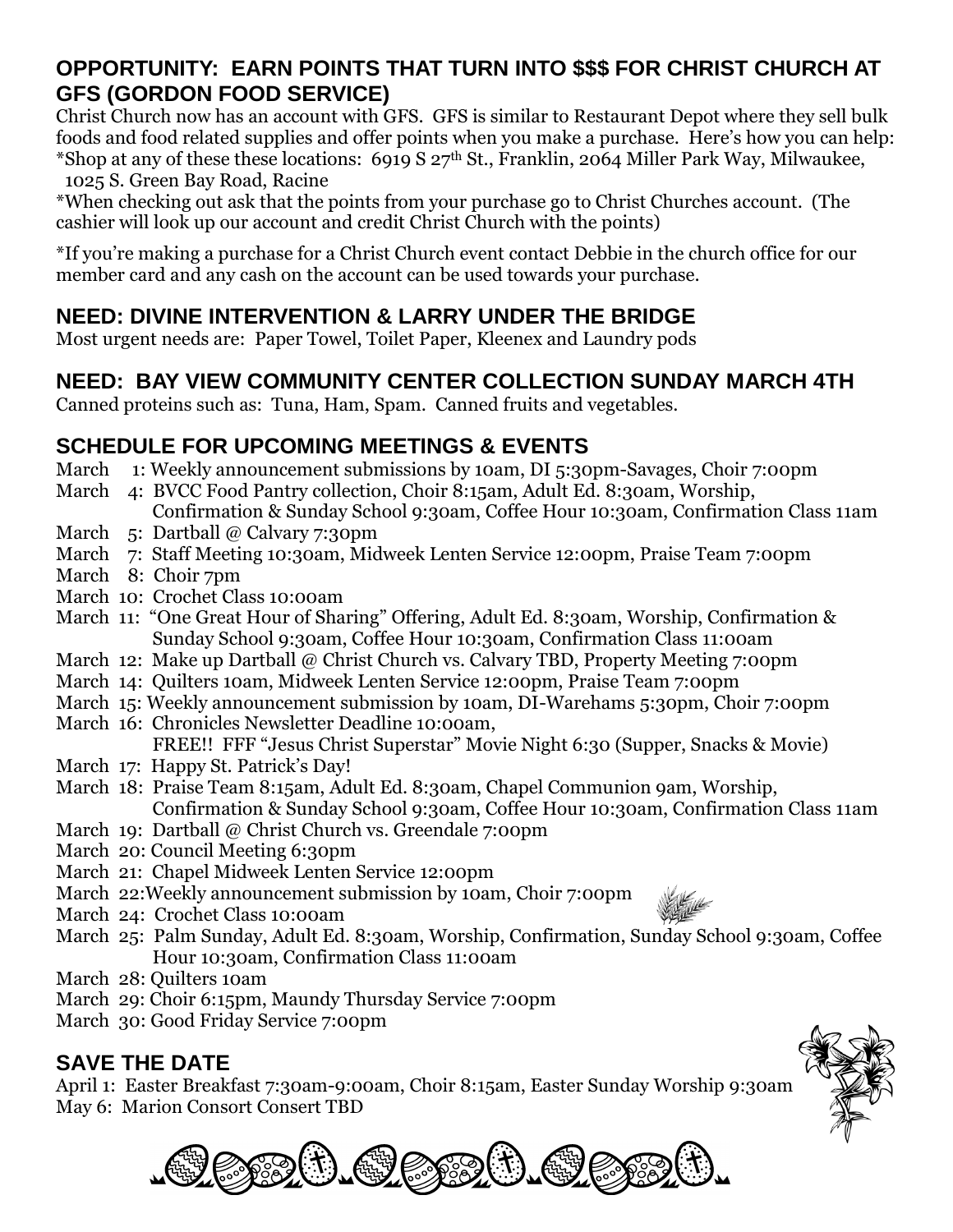## **DARTBALL SCHEDULE**

**2018**

3/5 @ Calvary 3/12 "Make up" game @ home vs. Calvary  $3/19$  Greendale @ home

#### **LENOX STREET PARKING HELPER SCHEDULE**

| 3/4         | 3/11           | 3/18          | 3/25         | 3/29                    | 3/30                            |
|-------------|----------------|---------------|--------------|-------------------------|---------------------------------|
| Don         | Mike           | Jim & Randene | Paul & Doris | <b>Maundy Thursday</b>  | <b>Good Friday</b>              |
| Antoniewicz | <b>Behling</b> | Wick          | Mayeshiba    | Dave & Nancy<br>Wareham | Mike & Debbie<br><b>Behling</b> |

#### **GREETER SCHEDULE**

| Oklahoma<br><b>Street</b> | 3/4<br>Joan Amich                | 3/11<br>The Tremarello<br>Family | 3/18<br>  Kathy Schroeder                      | 3/25<br>Dave & Nancy<br>Wareham     |
|---------------------------|----------------------------------|----------------------------------|------------------------------------------------|-------------------------------------|
| Lenox<br><b>Street</b>    | 3/4<br>Lori & Presley<br>Pisarek | 3/11<br>Marion<br>Schoenfeld     | 3/18<br>Doris Piacentine<br>& Joyce<br>Neumann | 3/25<br>Fritz & Maggie<br>Jorgenson |

#### **USHER SCHEDULE**

| 3/4                    | 3/11                    | 3/18             | 3/25                        |
|------------------------|-------------------------|------------------|-----------------------------|
| Joan Amich             | Debbie Behling          | <b>Ben Clark</b> | <b>Mary Ann Mowery</b>      |
| Julene Flanagan        | Renolle Volz            | Chelsea Clark    | Chuck Terlinden             |
| Katelyn O'Brien        | Danette Volz            | David Porn       | Mike Thomae                 |
| <b>Chuck Terlinden</b> | <b>Volunteer Needed</b> |                  | Joyce Zieman   Dave Wareham |
|                        |                         |                  |                             |

## **COFFEE HOUR SCHEDULE**

| $\vert 3/4$             | $\vert 3/11$ | 3/18        | $\frac{3}{25}$ |
|-------------------------|--------------|-------------|----------------|
| <b>Volunteer Needed</b> | The Vails    | Sara Rogers | The Gaeths     |
|                         |              |             |                |

#### **PRAISE TEAM SCHEDULE**

| <b>Rehearsals</b>                                          | 3/7                 | 3/14                 | 4/4                 |
|------------------------------------------------------------|---------------------|----------------------|---------------------|
|                                                            | $7 - 8:30$ pm       | $7 - 8:30$ pm        | 7-8:30pm            |
|                                                            | 4/11<br>7-8:30pm    | 5/9<br>$7 - 8:30$ pm | 5/16<br>7-8:30pm    |
| <b>Sunday</b><br><b>Rehearsal</b><br>and<br><b>Service</b> | 3/18<br>8:15-9:15am | 4/15<br>8:15-9:15am  | 5/20<br>8:15-9:15am |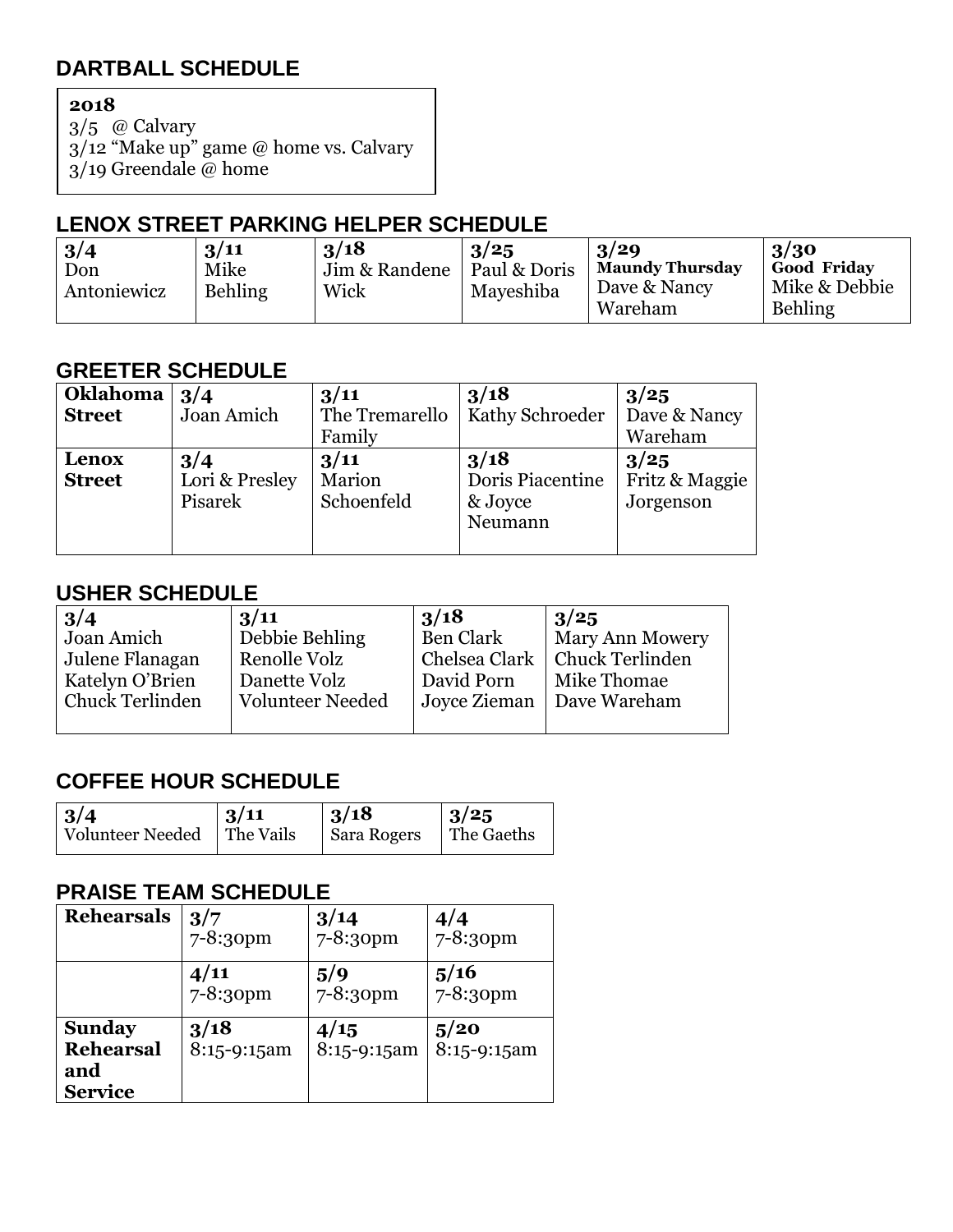## **CHOIR SCHEDULE**

| <b>Rehearsals</b>                                           | 3/1                                              | 3/8                                                  | 3/15                 | 3/22               |
|-------------------------------------------------------------|--------------------------------------------------|------------------------------------------------------|----------------------|--------------------|
|                                                             | 7-8:30pm                                         | 7-8:30pm                                             | 7-8:30pm             | 7-8:30pm           |
|                                                             | 4/26                                             | 5/3                                                  | 5/24                 | 5/31               |
|                                                             | 7-8:30pm                                         | 7-8:30pm                                             | 7-8:30pm             | 7-8:30pm           |
| <b>Sunday</b><br><b>Rehearsal</b><br>and<br><b>Service</b>  | 3/4<br>$8:15-9:15$                               | <b>Easter</b><br><b>Sunday</b><br>4/1<br>$8:15-9:15$ | 5/6<br>$8:15 - 9:15$ | 6/3<br>$8:15-9:15$ |
| <b>Special</b><br><b>Rehearsal</b><br>and<br><b>Service</b> | <b>Maundy</b><br>Thursday<br>3/29<br>$6:15-6:45$ |                                                      |                      |                    |

#### **LITURGIST SCHEDULE**

| $\frac{3}{4}$ | 3/11                        | 3/18 | 3/25          |
|---------------|-----------------------------|------|---------------|
| Randene Wick  | Diane Bingheim   Dick Gaeth |      | Dean Kothrade |

## **WEEKLY SCRIPTURES**

| 3/4                                      | Exodus 20: 1-17                                                 | Psalms 19                            | 1Corinthians 1: 18-25                          | John 2:13-22                                  |
|------------------------------------------|-----------------------------------------------------------------|--------------------------------------|------------------------------------------------|-----------------------------------------------|
| 3/11                                     | Numbers 21: 4-9                                                 | Psalms 107:1-3, 17-<br>22            | Ephesians 2: 1-10                              | John 3:14-21                                  |
| 3/18                                     | Jeremiah 31:31-34                                               | Psalms 51:1-12 or<br>Psalms 119:9-16 | Hebrews 5:5-10                                 | John 12:20-33                                 |
| 3/25                                     | Mark 11:1-11 or John<br>$12:12-16$<br>Psalms 118:1-2, 19-<br>29 | Isaiah 50:4-9a                       | Psalms $31:9-16$ or<br>Philippians 2:5-11      | Mark 14:1-<br>15:47 or Mark<br>15:1-39, 40-47 |
| 3/29<br><b>Maundy</b><br><b>Thursday</b> | Exodus 12:1-4, 5-10,<br>$11 - 14$                               | Psalms 116:1-2,<br>$12 - 19$         | 1Corinthians 11:23-26                          | John 13:1-7,<br>$31b - 35$                    |
| 3/30<br>Good<br>Friday                   | Isaiah 52:13-53:12                                              | Psalms 22                            | Hebrews $10:16-25$ or<br>Hebrew 4:14-16; 5:7-9 | John 18:<br>1-19:42                           |
| 3/31<br><b>Holy</b><br><b>Saturday</b>   | Job 14:1-14                                                     | Lamentations 3:1-9,<br>$19 - 24$     | Psalms 31:1-4, 15-16<br>1Peter 4:1-8           | Matthew<br>27:27:57-66 or<br>John 19:38-42    |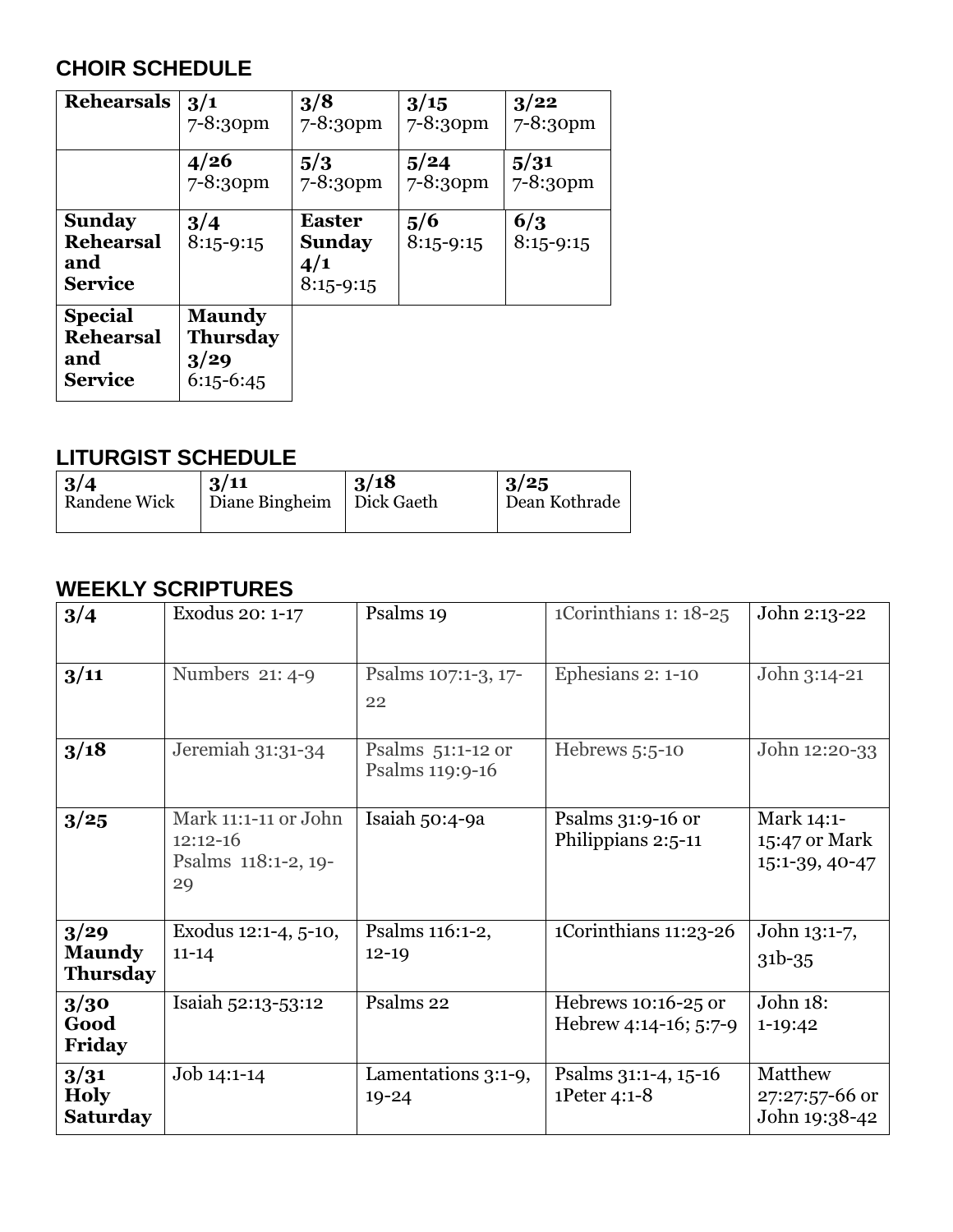## **BIRTHDAYS**

Happy birthday to all these wonderful folks!

**MARCH 1** Joyce Jakimczyyk **MARCH 5** Neil Feest Jerald Veit **MARCH 6** Darren Stezala **MARCH 7** Dan Crass Ken Klockow **MARCH 8** Kay Rollert **MARCH 10** Elizah Antoniewicz **MARCH 11** Judy Borkowicz

**MARCH 14** Benjamin Pfeifer **MARCH 15** Sandra Blackwood **MARCH 16** Gloria Konkel **MARCH 17** Gloria Henke Jackson Stezala **MARCH 18** Samuel Rondorf **MARCH 20** Robert Engstrom Brooke Goedel **MARCH 21** Nathan Scheske

**MARCH 23** Marcia Craig Nicholas Wegner **MARCH 24** Maria Porn **MARCH 25** Isabelle Berger **MARCH 27** Lorraine Zabler **MARCH 30** Dean Mowery **MARCH 31** Madelyn Spidell

#### **THANKS:**

We accept with appreciation and thanks donations to the Christ Church Roof Fund in memory of Dan Crasses father, Clyde Crass, from Judy Borkowicz and Jim and Randene Wick.

Thank you's were received from Tippecanoe Presbyterian Church for our \$2,000.00 Endowment grant to the Divine Intervention program and for our Sisterhood Saturday donation of \$480.00 to Divine Intervention. Jerry Watkins states, "Your gifts are much appreciated and we gratefully acknowledge Christ Church's ongoing support! With your support this has become a broader community program, so you are a partner in our mission work".

A thank you was received from Kayla Steinke, Outreach Manager of Interfaith South Shore Regional, for Christ Churchs' year end contribution of \$1,250.00. Kayla states that our support allows them to provide critical services that promote independence, health, and high quality of life for older adults in our region.

A thank you was received from the Bay View Community Center for the 17 bags of food donated from our monthly food drive. Linda Nieft, BVCC President/CEO states, "This is truly appreciated at the beginning of the month when it is so busy. We truly appreciated all you do for others".

Thank you all for the cards, prayers and thoughts during my health issues. They are so appreciated. I have an uphill road ahead of me but know with my Church family behind me that road will become straight.

Hugs, Noelle Simons

#### **REMINDER:**

Lost and Found: Located in the church office on the front counter. Currently there are some gloves, a sweater and small fabric purse. Please come and check it out if you've misplaced something.

**CHRIST CHURCH MEMBER NAME TAGS:** If you haven't received a name tag or lost yours please contact the church office and one will be made for you and placed on the name tag rack near the gallery (in alphabetical order). Thank You, Debbie Behling, Office Administrator